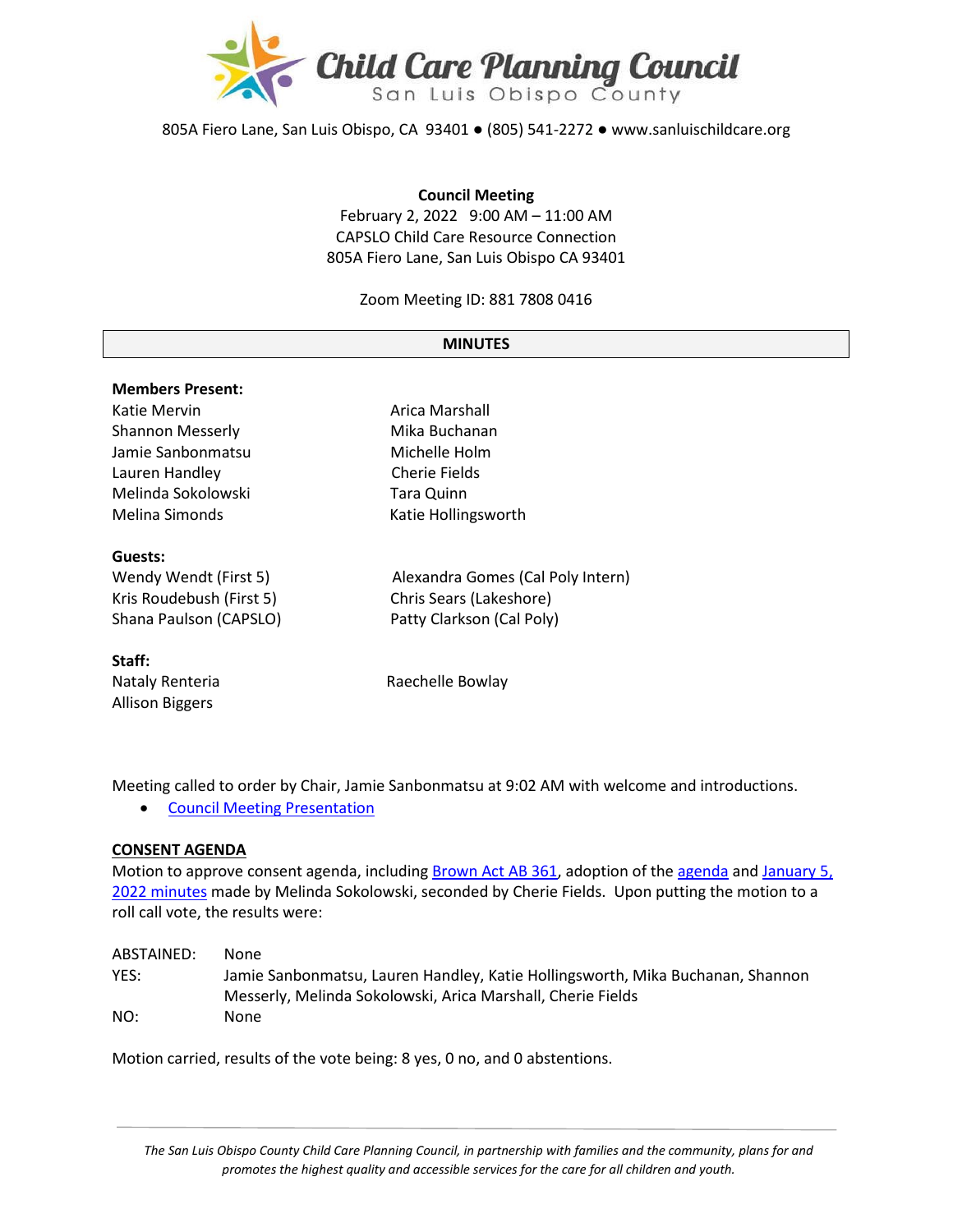# **PUBLIC COMMENT**

### **Shana Paulson, CAPSLO Child Care Resource Connection**

- Child Care Programs Supply Distribution
	- o Central
		- Saturday, February 5, from 9:30AM 10:30AM
		- **CCRC** 805A Fiero Lane, SLO
	- o South County
		- Monday, February 7 from 5:00PM 6:30PM
		- Arroyo Grande Library 800 W. Branch, Arroyo Grande
	- o North County
		- Wednesday, February 9 from 5:30PM 6:30PM
		- Marie Bauer Early Learning Center 1626 Vine Street, Paso Robles
- Received first allocation of COVID-19 at home rapid tests
- Expecting shipment of N95 masks
- Round 2 Family Child Care Business Start-Up Grants in the City of San Luis Obispo. Prospective family child care home business owners in the City of San Luis Obispo can apply for a grant of up to \$5,000 to get their business started. Grants are funded by the City of San Luis Obispo to increase access to quality child care options in our community.
	- o Applications due February 15, 2022
	- o [Click here to Apply](https://docs.google.com/forms/d/e/1FAIpQLSdsnZ1TvlOfSRMs7lNP4awe3cfWTpvbxqK_2P-ChXg0OM_HQA/viewform)
	- o [Flyer](https://drive.google.com/file/d/1t4-Y7gKcguRWrRQwE9OHgl975c9ze_pw/view?usp=sharing)

### **Chris Sears, Lakeshore Learning**

• 2022 Lakeshore Catalog released

### **COUNCIL MEMBER ANNOUNCEMENTS & PROGRAM UPDATES**

### **Melinda Sokolowski, CAPSLO Child, Youth, and Family Services Division**

- Many services during the month of January had to come to a pause due to COVID-19
- Sheri Wilson has retired from her job as Director of CAPSLO's Child Care Resource Connection Program.
- Currently hiring new staff:
	- o [Child Care Resource Connection Director](https://us61e2.dayforcehcm.com/CandidatePortal/en-us/capslo/Posting/View/5344)
	- o Help Me Grow Coordinator
	- o Behavioral Health and Disabilities Manager

### **Cherie Fields, San Luis Obispo County Public Health**

- Public Health Home Visiting Program opened for full service. Program is still in a hybrid system; face-to-face visits are being offered with proper personal protective equipment.
- Field Nursing program is still accepting referrals
- Immunization Clinics open by appointment (Paso Robles, San Luis Obispo, & Grover Beach). o COVID-19 Vaccines and Booster Shots available by walk in and appointment
- Currently hiring new staff

### **Melina Simonds, Cuesta College**

- Planning a TK Certificate *(pending)*
- Family Child Care Provider Non-Credit Certificate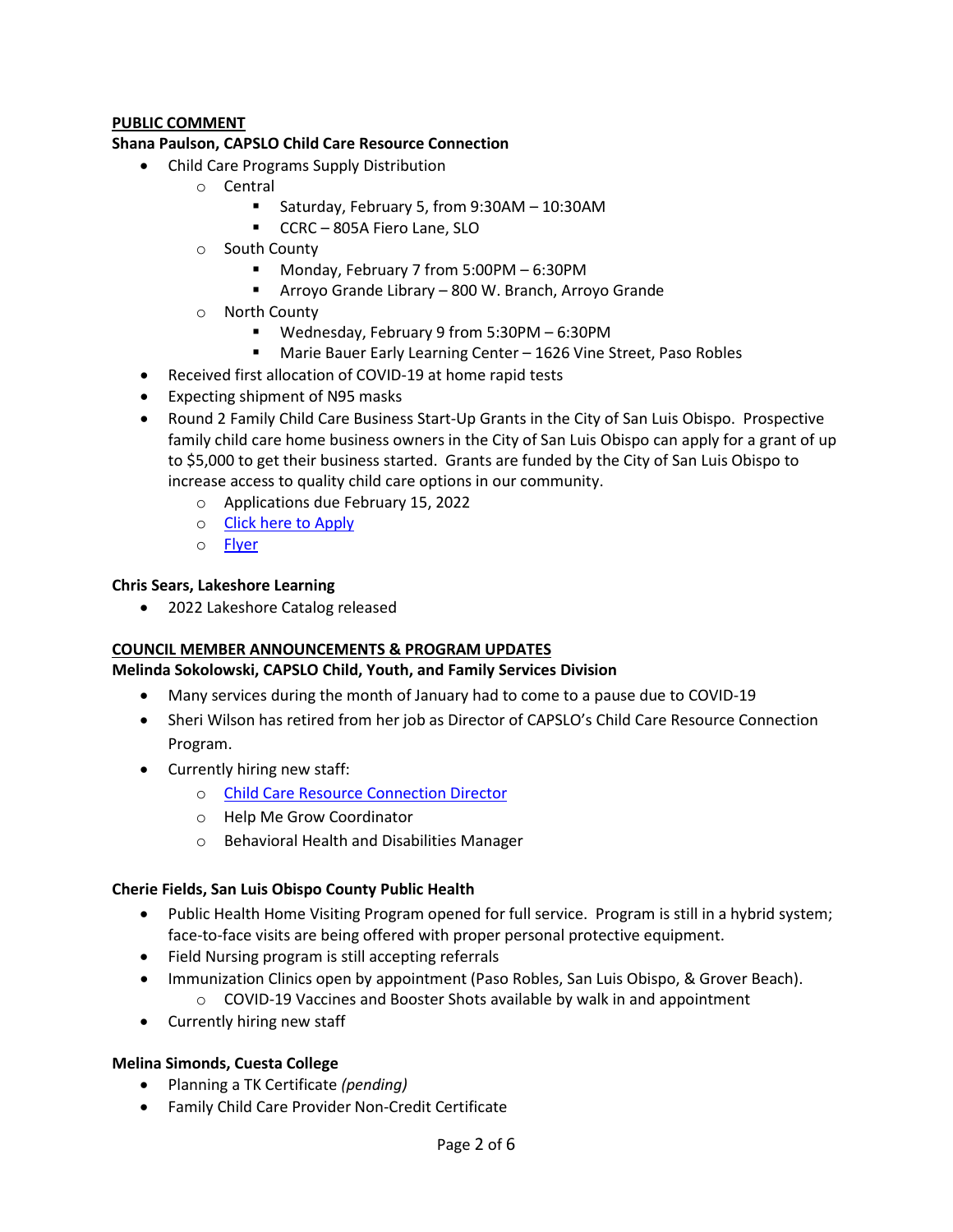- Cuesta ECE Advisory Board Meeting
	- o Thursday, February 17, 2022 4:00 PM 5:30 PM
- Spring 2022 One-Unit Activity Courses
	- o [Attachment](https://drive.google.com/file/d/1GrQa1H1CgwL2tm7_KIEk2AowtcqZ5w29/view?usp=sharing)

# **ADVOCACY UPDATE**

- Working with the Child Care Planning Council Association to have a budget ask for additional support/funding for the Child Care Planning Councils.
	- o Asking for 10 million dollars across the state for all of the planning councils
	- o We are one of four counties starting and leading this process
- [County of Los Angeles Office for the Advancement of Early Care and Education Public Policy](https://drive.google.com/file/d/1bDE4VHNDmwt34NKv5Px6YOgz15Bg1mM2/view?usp=sharing)  [Updates](https://drive.google.com/file/d/1bDE4VHNDmwt34NKv5Px6YOgz15Bg1mM2/view?usp=sharing)

### **FIRST 5 SLO COMMISSION UPDATE – Melinda Sokolowski**

- Commission Meeting: January 26, 2022
	- o Next Meeting: Wednesday, March 23 @ 3:00 5:30 PM
- Election of 2022 Officers
	- o Dr. Brescia to serve as Commission Chair
- Program Contracts Discussed
	- o Update to SLOCOE CSPP/First 5 Early Learning Centers
- February Hands-[On Hero: Morris & Garritano](https://drive.google.com/file/d/1NaIyGJfrFPqDnXCCUnjEzXeoTmWkNvED/view?usp=sharing)

### **WE ARE THE CARE UPDATE**

- Task Force Meetings:
	- o Cross-Sector Collaboration Task Force Friday February 11th @ 10AM
	- o Public Awareness Task Force Thursday February 24th @ 10AM *[February Public Comment](https://docs.google.com/spreadsheets/d/1mJA5c-vy3H9V2LpQiYpWVLcJNR8_-8l_gnvKxJorwgY/edit#gid=106575596)*
	- o Power to the Profession Task Force TBD *(February)*
	- o Local Government Engagement Monday February 28th @ 1:30PM
	- $\circ$  Leadership Monday February 7<sup>th</sup> @ 9:30AM

### **COORDINATOR UPDATE – Raechelle Bowlay**

- February Meetings:
	- o CCRC Finance
	- o CAPSLO Diversity, Equity & Inclusion Committee and Steering Committee
	- o Center-Based Teacher Networking
	- o School Age Child Care Networking
	- o We Are The Care
	- o Atascadero Chamber of Commerce
		- **•** Monthly Mixer
		- Board of Directors
			- Membership Committee
		- **Diversity Council & Women in Business**
	- o SLO County Commission on the Status of Women & Girls
	- o Home Visiting Community Advisory Board Meeting
- SLO County Commission on the Status of Women & Girls
	- o Women's Wall of Fame March 19, 2022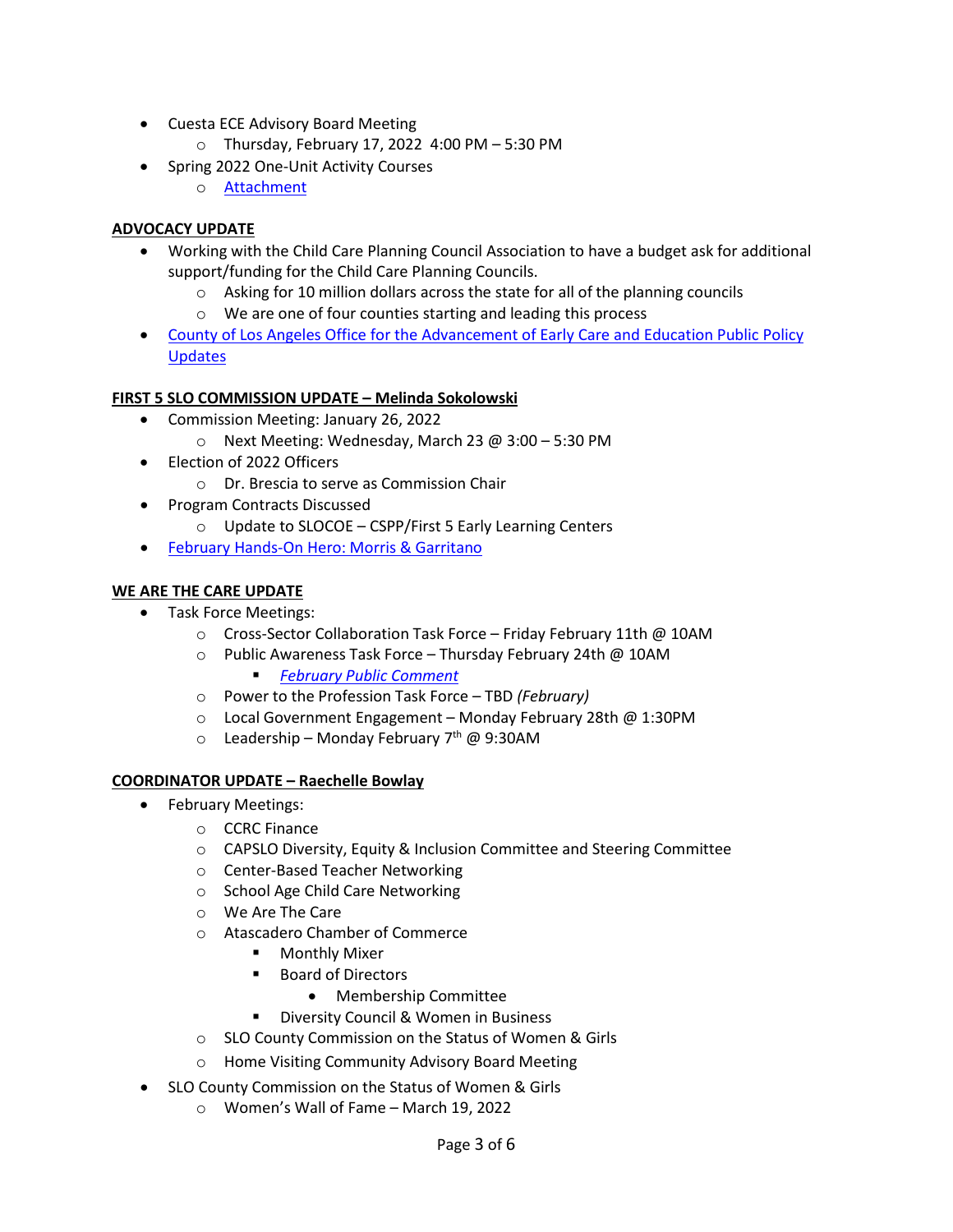- American Association of University Women (AAUW)
	- o Possible support for Early Childhood Education CTE Pathway
- Chambers of Commerce Updates
	- o DEI Handbook
	- o Board Retreat on January 28th
- Partner Webinars:
	- o Advancing Diversity in Children's Books
		- **Thursday, February 3, 2022 1:30 PM EST**
		- **[Register](https://us02web.zoom.us/webinar/register/WN_5r6UREpLQZqkO4UwUfHSAg)**
	- o A Training to Help You Navigate Title 5 and Title 22:
		- February 9, 2022 or March 2, 2022  $9:00$  AM  $-12:00$  PM each day
		- [Register](https://www.everychildca.org/index.php?option=com_jevents&task=icalrepeat.detail&evid=204&Itemid=180&year=2022&month=02&day=09&title=navigating-the-interface-of-title-5-a-title-22-regulations-february-9-2022&uid=1e9e2de5fd3428a8ea520c310f15fde5)
	- o [The Improving Child Care Compensation Backgrounder](https://buildinitiative.org/resource-library/backgrounder-on-compensation-in-child-care/)
		- **[Webinar Recording](https://buildinitiative.org/resource-library/child-care-compensation-counts-8-strategies-2/)**
		- **[Slide Deck](https://buildinitiative.org/resource-library/child-care-compensation-counts-8-strategies/)**
- CDSS Updates Program Quality Improvement Branch Fiscal Year 2022 Training Schedule Announcement
	- o Need and Fees
		- February 3, 2022 10:00 AM 12:00 PM
		- May 2022 TBD
	- o Eligibility, Certification, Recertification, and Notice of Action
		- May 2022 TBD
	- o New Regulations Overview
		- April 2022 TBD
	- o Program Self-Evaluation (PSE)
		- April 2022 TBD
	- o Some Program and Quality Contract Requirements Overview
		- May 2022 TBD
- Equity Lens: Anti-Bias Education Screening & Workshop Series
	- o Hosted in partnership with Regional Hub (SLO, Santa Barbara, Ventura Counties)
	- o Wednesday, March 16, 2022
- Universal PreK + Early Learning Community of Practice
	- o The Power of Partnerships
	- $O$  2/15, 3/24, 4/26, 5/24 1:00 PM 2:30 PM
	- o [Register](https://slocoe.k12oms.org/2535-213646)
	- o [Flyer](https://drive.google.com/file/d/1M5JIwW8QFkVkGG5plTTRZDYSPl02DufF/view?usp=sharing)
- Mayor's Meeting on January 21st
	- $\circ$  Follow up to invite all City Council mayors, child care liaisons, etc. at the March 2<sup>nd</sup> Child Care Planning Council Meeting

# **QUALITY COUNTS UPDATE**

- Quality Counts Stipend Program
	- $\circ$  The Quality The Quality Counts Stipend Program application opened on January 1st, 2022. Since opening, Quality Counts has received:
		- 30 center-based stipend applications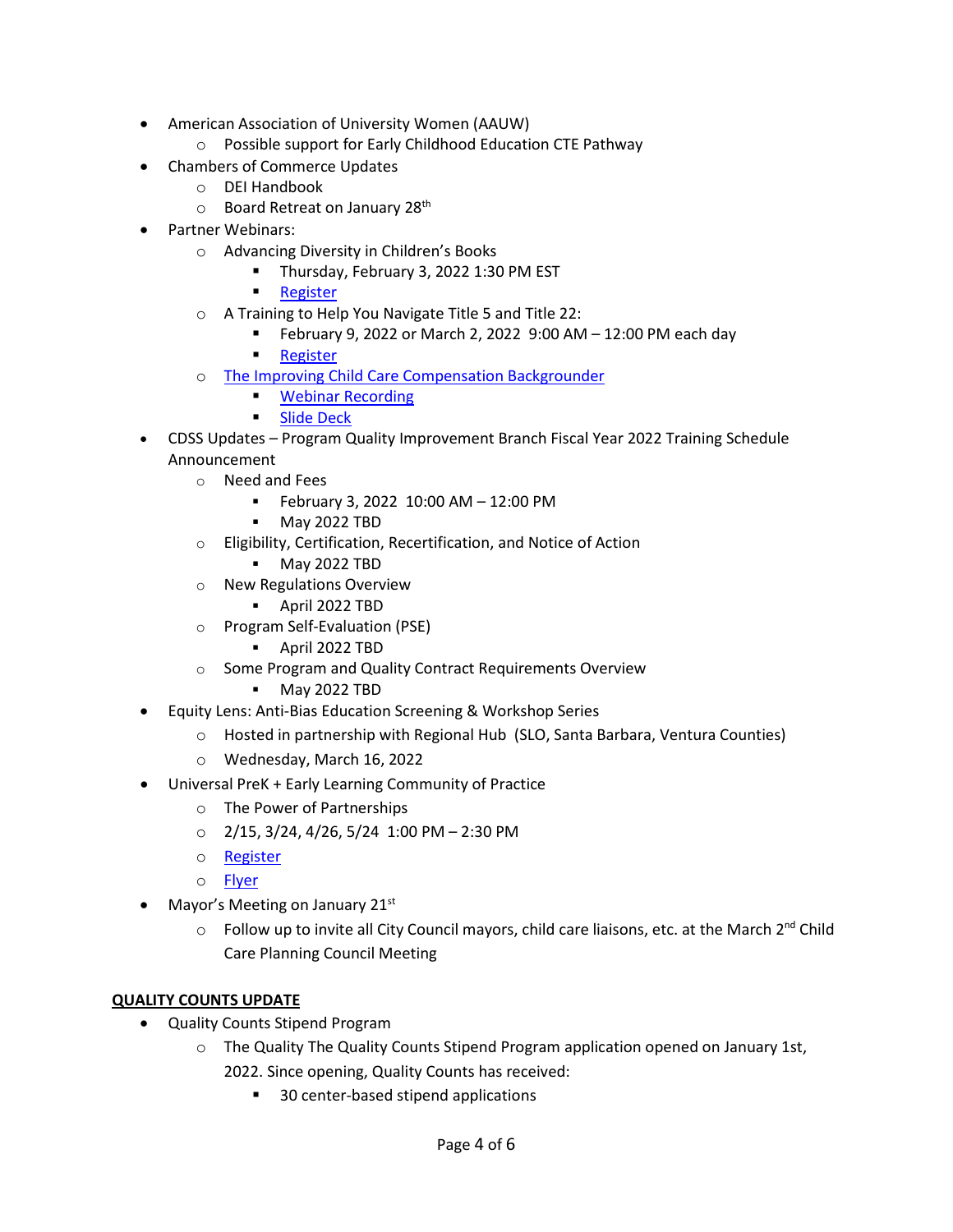- 18 Professional Growth Stipend Applications
- 12 Education Advancement Stipends
- Family Child Care Stipends are being completed and processed by R&R staff
- $\circ$  Applicants have until April 30, 2022 to submit all supplemental materials for their application. For more information on the 2021-2022 stipend program, visit <http://www.sloqualitycounts.org/stipends.html>

## **SLO COUNTY ARPA PROPOSAL**

- SLO County Board of Supervisors is exploring setting aside dedicated funds towards child care. County partners are working together to define how this will be allocated, but initial outlines include:
	- o The San Luis Obispo Office of Education will serve as fiscal lead.
	- o The San Luis Obispo County Child Care Planning Council (the County's existing dedicated advisory body on child care need for children 0-12) will provide governance and program oversight, and will serve as program lead on quality improvement as part of its Quality Counts initiative.
	- o Proposed areas of indirect investment into the child care sector:
		- Child care sector program relief & stabilization
		- **Program expansion and quality improvement**
		- **Reinvigoration of the child care workforce**

Motion to approve the San Luis Obispo County Child Care Planning Council serve as the advisory body for the SLO County ARPA Investment and direction of investments as outlined made by Jamie Sanbonmatsu, seconded by Melina Simonds. Upon putting the motion to a roll call vote, the results were:

ABSTAINED: None YES: Jamie Sanbonmatsu, Lauren Handley, Katie Hollingsworth, Mika Buchanan, Shannon Messerly, Melinda Sokolowski, Arica Marshall, Cherie Fields, Melina Simonds, Michelle Holm, Katie Mervin NO: None

Motion carried, results of the vote being: 11 yes, 0 no, and 0 abstentions.

### **MONTH OF THE CHILD/CHILDREN'S DAY IN THE PLAZA**

- Working towards an in-person event on Saturday, April  $2^{nd}$
- Community Planning Meeting held on January  $31^{st}$
- Proclamation Sign Ups at March Council Meeting
- [Vendor Registration is now open](https://docs.google.com/forms/d/e/1FAIpQLSdOiV-umokwiy2wCOnd-EyvvAAyW4k2L4hNw17lvHWfBuk4ng/viewform)
	- $\circ$  As current pandemic conditions are constantly changing, we will NOT be accepting payments with registration at this time. Vendor registration fees will be invoiced after March 1, 2022. Submission of this application is sufficient to reserve your participation.
- SLO City Cultural Grants-In-Aid Application submitted 1/31/2022

### **COUNCIL FISCAL AGENCY TRANSITION PLAN**